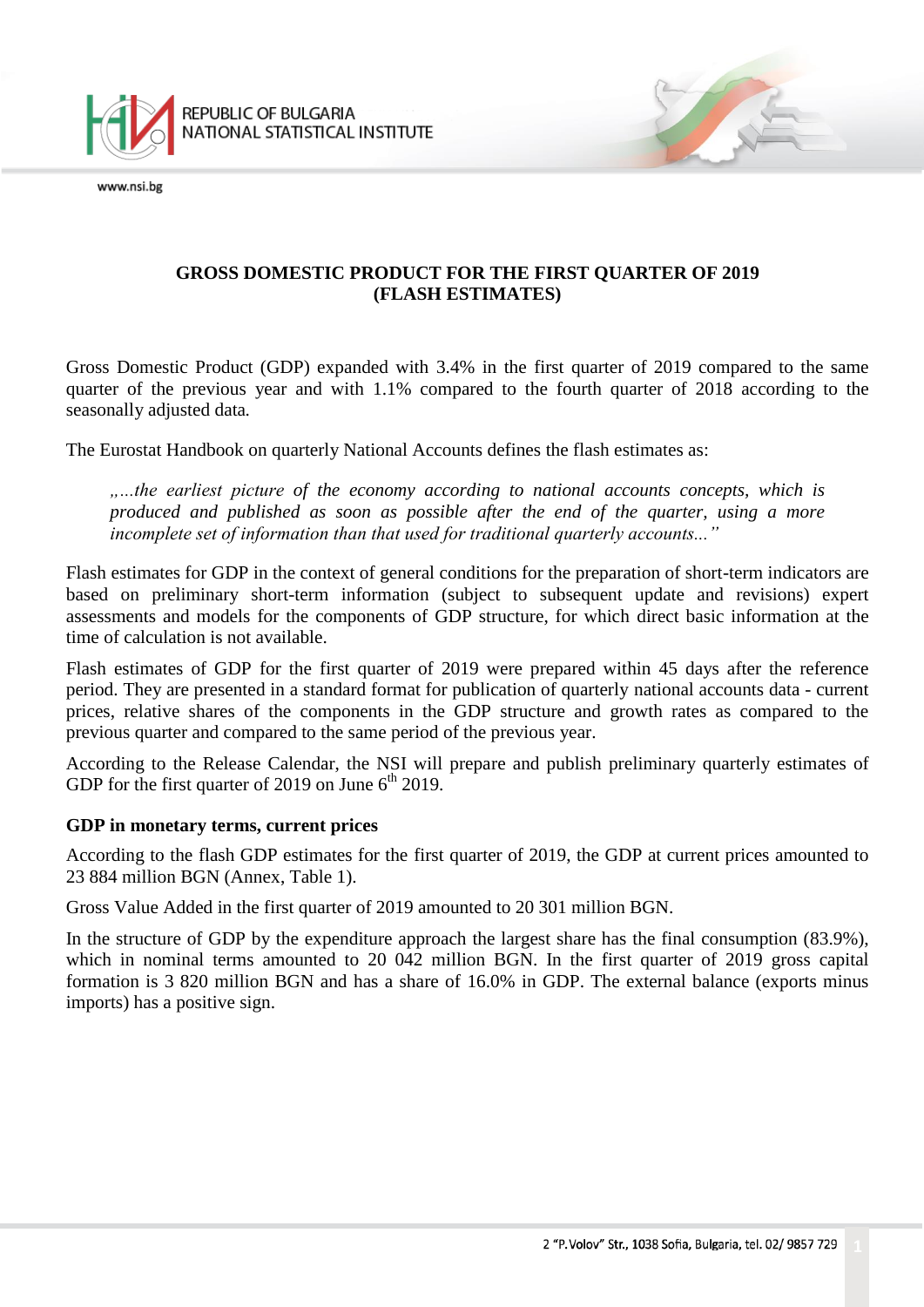

## **Growth rate of GDP, total and by components**



## **Figure 1. GDP by quarters for the period 2005 - 2019, at average 2010 prices**

#### **Quarter-on-quarter growth rates**

According to the seasonally adjusted data<sup>1</sup>, the GDP growth rate in the first quarter of 2019 is 1.1% compared to the previous quarter (Annex, Table 2). GVA increase in the first quarter of 2019 is 0.8%.

According to the flash estimates by final expenditure, the GDP growth at seasonally adjusted data in the first quarter of 2019 compared to the fourth quarter of 2018 is determined by increase of the export of goods and services with 1.8%, final consumption with 0.3% and gross fixed capital formation with 0.2%.

### **Growth rates on annual basis**

i<br>L

<sup>1</sup> Seasonal adjustment of statistical indicators in the NSI is organized in accordance with [ESS Guidelines on Seasonal](http://ec.europa.eu/eurostat/delegate/product?code=KS-RA-09-006)  [Adjustment.](http://ec.europa.eu/eurostat/delegate/product?code=KS-RA-09-006) The seasonal adjustment of GDP data is made with the TRAMO/SEATS algorithm applied. The set of variables for seasonal adjustment covers gross value added, gross domestic product and its components from the expenditure side.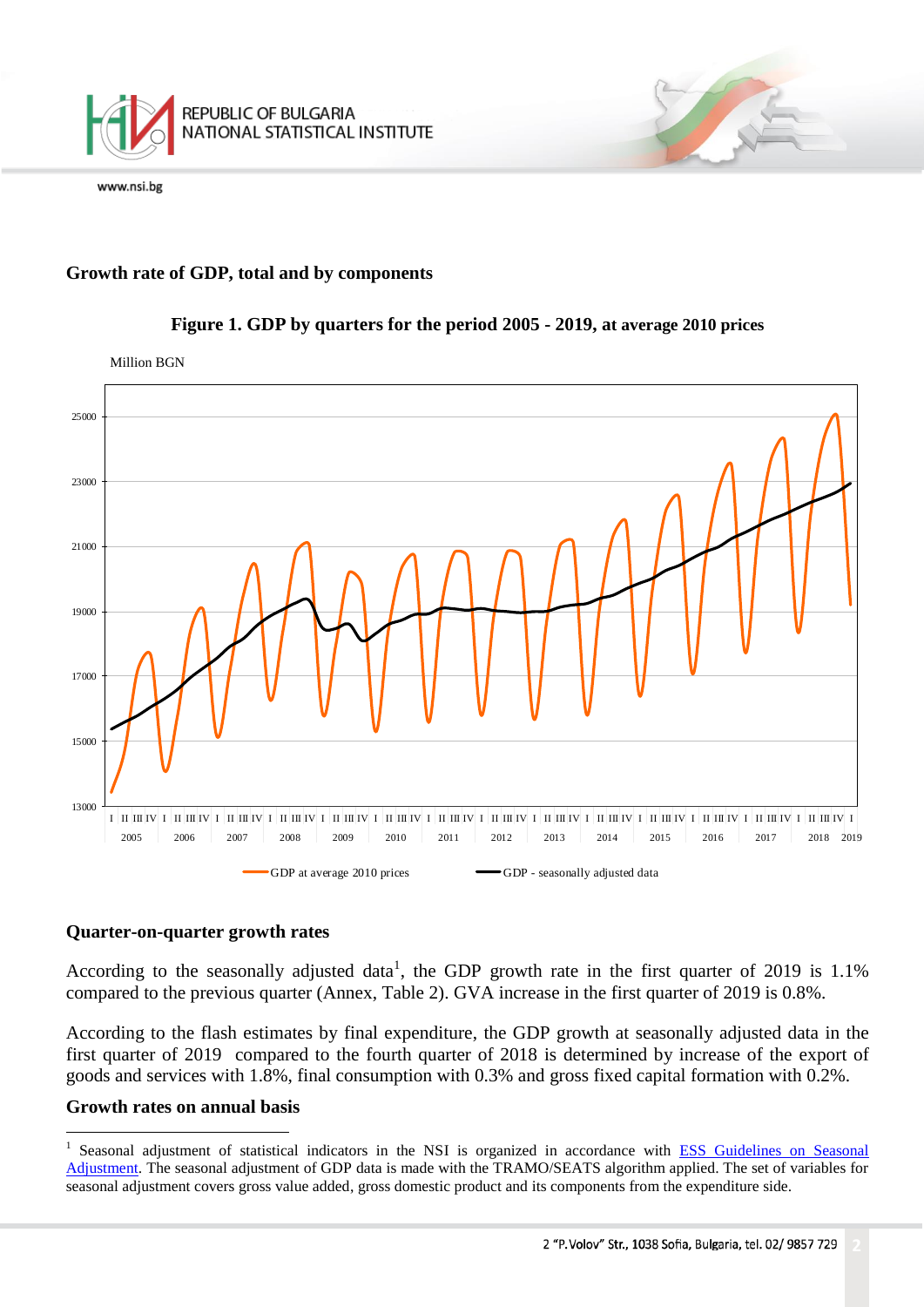

The first quarter of 2019 GDP at seasonally adjusted data increased by 3.4% compared to the same quarter of the previous year. Gross value added increased by 3.0%.

As regards the expenditure components of GDP, the final consumption registered a positive economic growth of 3.5%. Gross fixed capital formation increased by 2.6% in the first quarter of 2019 compared to the same quarter of the previous year at seasonally adjusted data. Exports of goods and services increased by 5.0%, and imports of goods and services by 1.7%.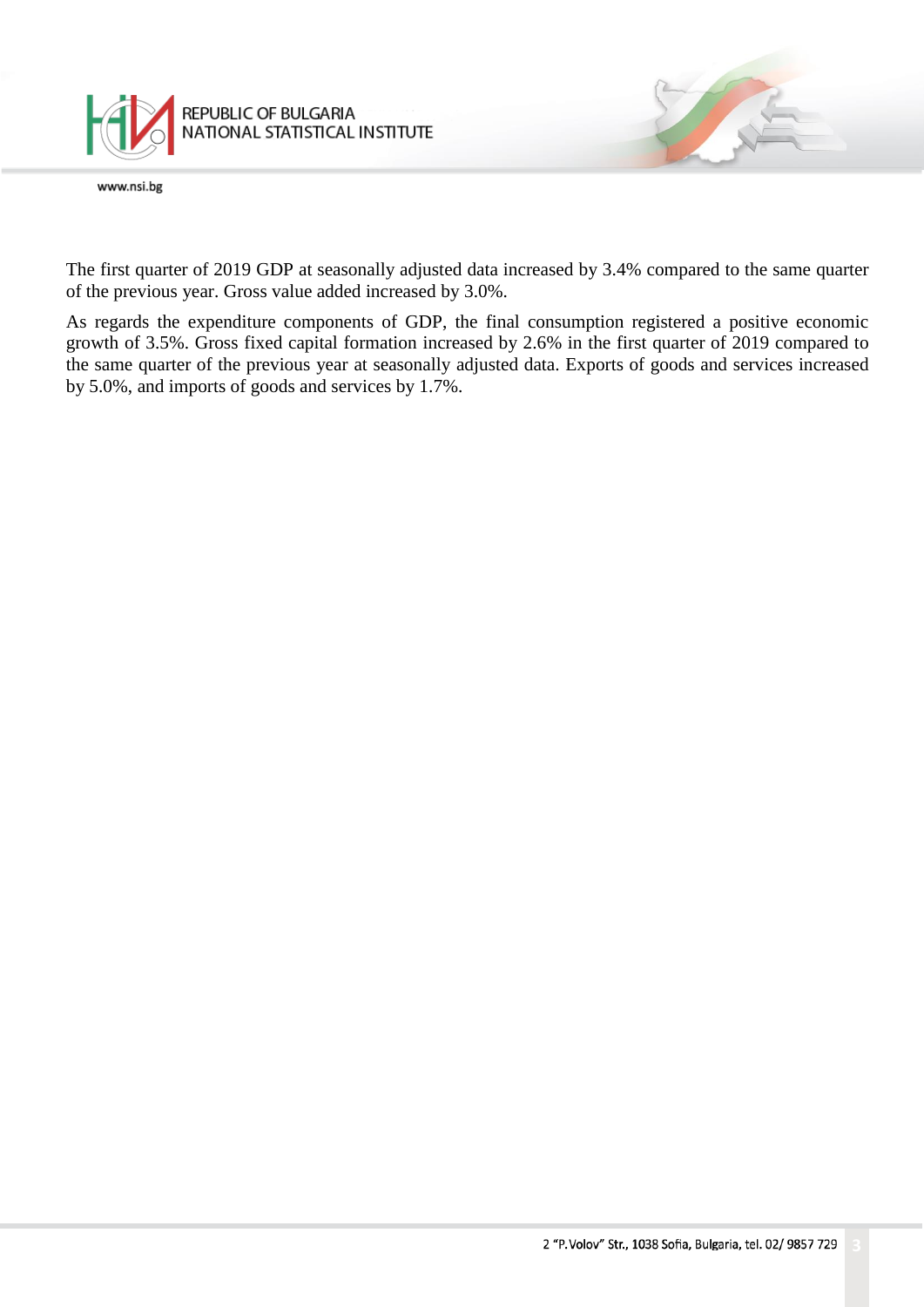

#### **Annex**

**Table 1**

T

# **Gross Domestic Product, First Quarter of 2019<sup>1</sup> (Flash estimates)**

|   |                                                  | <b>First quarter of 2019</b>                       |                                       |  |  |
|---|--------------------------------------------------|----------------------------------------------------|---------------------------------------|--|--|
|   |                                                  | Value at current<br>prices - Million<br><b>BGN</b> | <b>Relative share</b><br>in GDP - $%$ |  |  |
| 1 | <b>Gross Value Added</b>                         | 20300.8                                            | 85.0                                  |  |  |
| 2 | Adjustments                                      | 3583.0                                             | 15.0                                  |  |  |
| 3 | Gross Domestic Product $(1 + 2 = 4 + 5 + 6 + 9)$ | 23883.8                                            | 100.0                                 |  |  |
|   | by final use components:                         |                                                    |                                       |  |  |
| 4 | Final consumption                                | 20042.3                                            | 83.9                                  |  |  |
| 5 | Gross capital formation                          | 3820.1                                             | 16.0                                  |  |  |
| 6 | Balance (exports - imports)                      | 21.4                                               | 0.1                                   |  |  |
| 7 | Exports of goods and services                    | 16533.4                                            | 69.2                                  |  |  |
| 8 | Imports of goods and services                    | 16512.0                                            | 69.1                                  |  |  |
| 9 | Statistical discrepancy                          | $\mathbf{0}$                                       | 0.0                                   |  |  |

i<br>L

<sup>&</sup>lt;sup>1</sup> Seasonally unadjusted data.